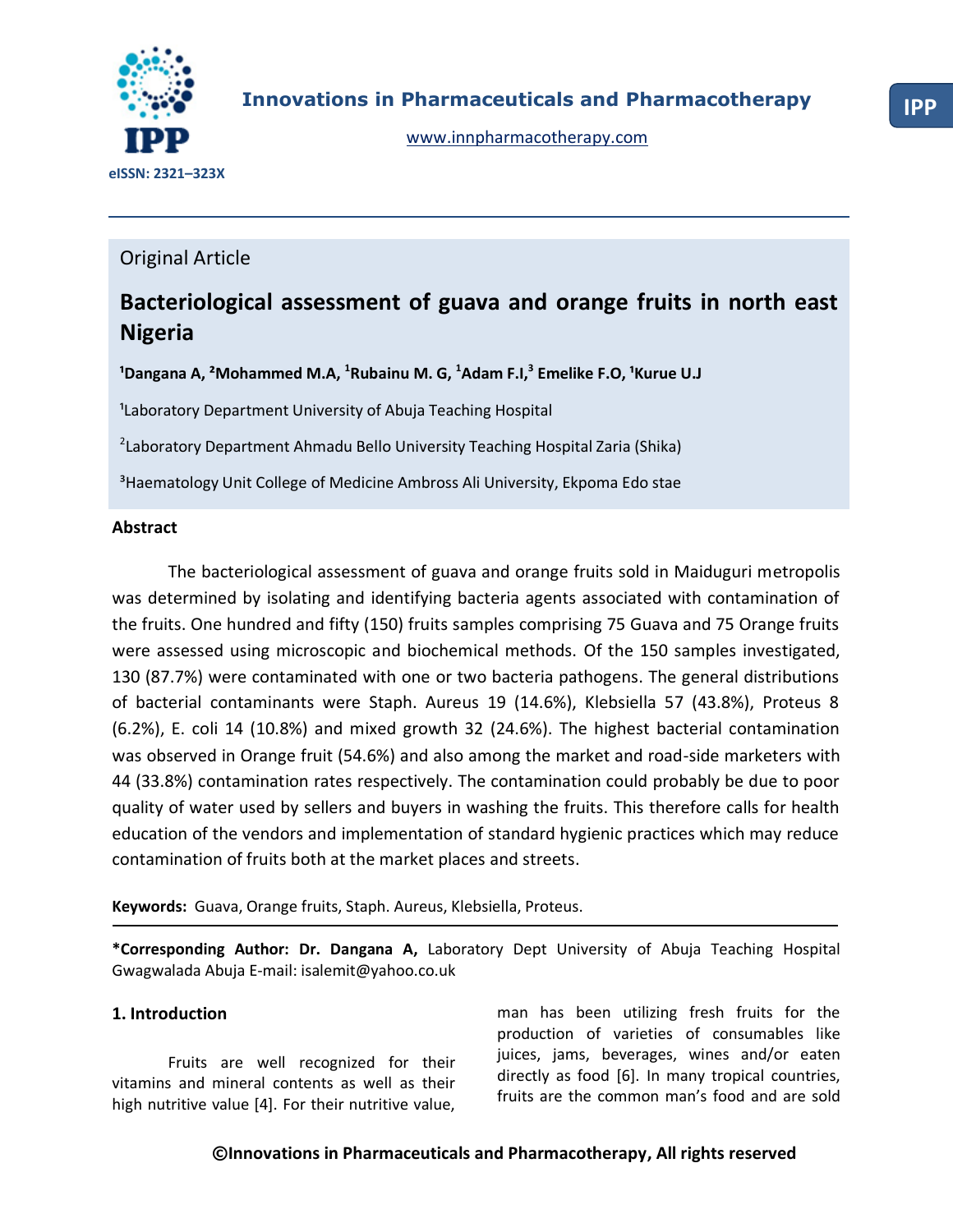mostly in public places and roadside shops. There have been reports of food borne illnesses associated with consumption of fruits in India and elsewhere [3], [5], [9], [8], [10]. Food-borne diseases mainly affect the gastro-intestinal tracts and may be transmitted through the consumption of contaminated fruits. [14].

Contamination of fruits may result from bacterial pathogens at any point during the production process. Also use of unhygienic water for washing, prolong preservation, unhygienic surrounding often with swarming houseflies, and air-borne dust can also act as source of contamination.

The major microflora found on guava and orange includes fungi, bacteria and yeast. Such fruits are sources of bacterial pathogens notably *E.coli.* 057:H7, specie of *Salmonella*, *Shigella* and *Staph aureus*. [7]. The presence of coliform on surfaces of fruits is an indicative of faecal contamination [11]. Improperly prepared fruits are recognized as an emerging cause of food illness [13].

*Salmonella, Shigella, Vibrio cholera* and *Staph. aureus* are common causes of food-borne infection throughout the world [2]. Guava and orange which are largely consumed in this part of the country are sold under poor hygienic conditions in the market, roadside and hawkers with flies all over the. These can certainly increase the rate of microbial contamination. Thus, the presence of these microorganisms on fruit is dangerous for human consumption [12].

It has been reported [1] that pathogens of main concern of fresh fruits are *Salmonella, Shigella* and gastro intestinal viruses and that man is the main source of *Shigella, E.coli and Streptococcus* while contamination from the environment includes *Staphylococcus, Clostridia, Bacillus and yeast*. Up to 80% and 40% of food poisoning cases were due to *Salmonella* in England and United State respectively. Food borne illnesses could occur as a result of food

intoxication or food infection when contaminated food is consumed. Food intoxication is poisoning which occurs due to consumption of food containing preformed toxins produced during microbial growth prior to ingestion. The aim of this research is to isolate and identify bacterial agents associated with contamination of Orange and Guava fruits sold in Maiduguri metropolis.

## **2. Materials and Methodology**

#### **2.1 Study location**

Maiduguri is located on latitude  $115^{\circ}$  N and longitude  $135^0$ E it has an area of 50, 778 square kilometers. It's the largest town in north eastern Nigeria. It shares its borders internationally with the republics of Niger to the north, chad to the north east and Cameroon to the East. Within the country, its neighbours are Adamawa to the south, yobe to the west and Gombe to the south – west. It has an annual rainfall of 650mm and it is inhabited by about 908,645 people [13].It has 3 major markets which are Baga, Monday and Custom with other smaller markets that include, muna, bulunkutu, kasuwanshanu etc.

## **2.2 Study Subjects/Area**

Between October and December 2010, a total of 150 fruits comprising of 75 orange and 75 Guava fruits from three places (Monday market, hawkers and road side marketers) were analyzed for the presence of bacterial pathogens. At each point of sale, a sample of each fruit was taken into sterile polythene bags and transported to the laboratory for bacteriological analysis.

#### **2.3 Bacteriological media**

The following media were used for processing of the samples; Blood Agar (general purpose), MaCconkey Agar simmon's citrate (Differential) and Deoxycholate citrate Agar (selective).

#### **2.4 Chemical reagent**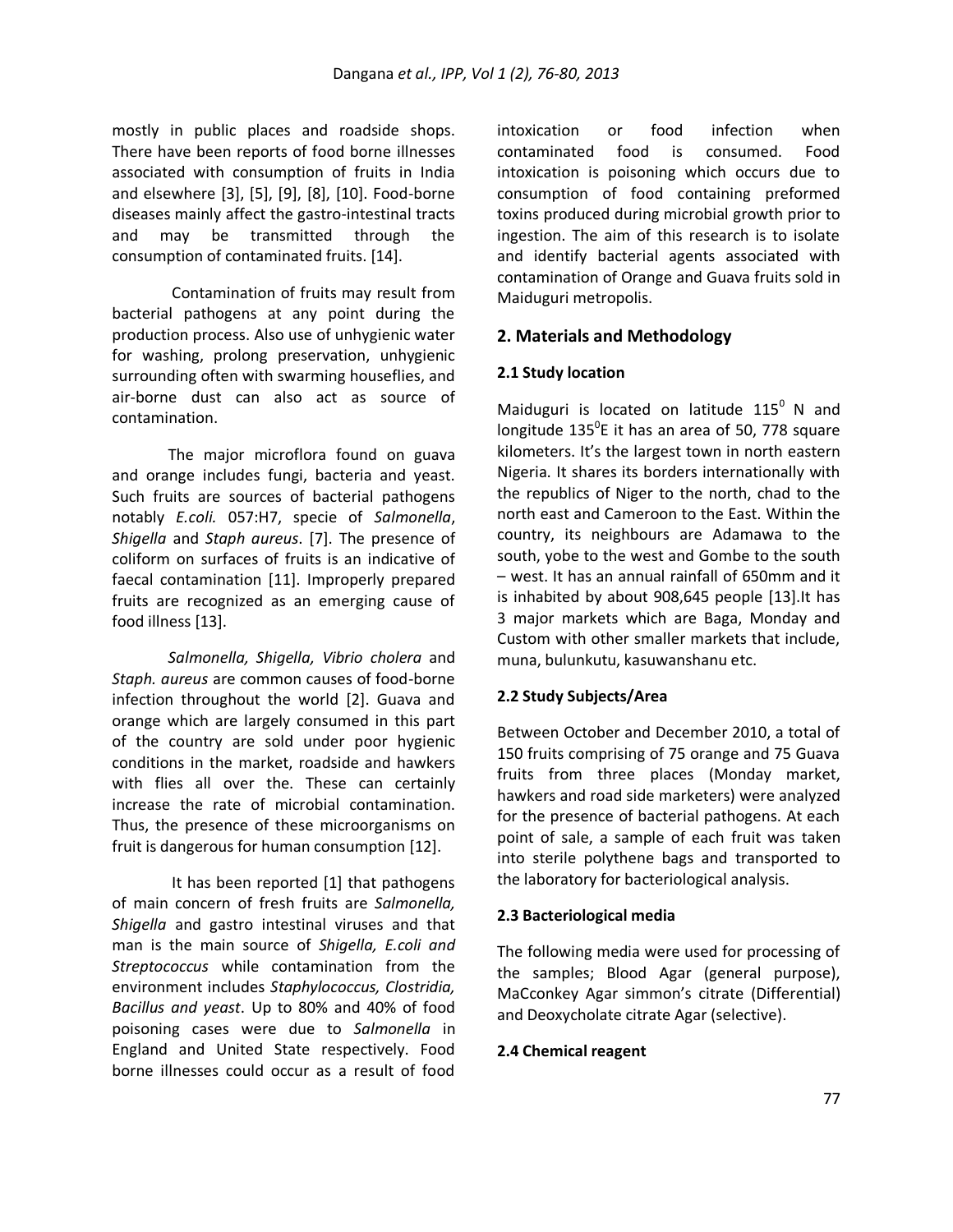| <b>Bacterial Pathogen</b> | Market     | <b>Hawkers</b> | Road-Side Marketers | Total       |
|---------------------------|------------|----------------|---------------------|-------------|
| Staphylococcus aureus     | 6          | 4              | 15                  | 25          |
|                           |            |                |                     |             |
| Klebsiella spp.           | 25         | 23             |                     | 55          |
| Proteus spp.              |            | 5              | 10                  | 22          |
| E.coli                    | 6          | 10             | 12                  | 28          |
| Total                     | 44 (33.8%) | 42(32.3)       | 44 (33.8%)          | 130 (86.7%) |

**Table 1:** Distribution of bacterial isolates according to location

Chemical reagents used were urease, kovac's reagent, hydrogen peroxide and plasma (biological). Others would include grams staining reagents (crystal violent, lugols iodine, acetone and neutral red)

#### **2.5 Bacteriological culture**

The entire surface of each fruit was swabbed with sterile swab soaked in sterile nutrient broth and then inoculated onto blood agar, MacConkey agar, and deoxycholate citrate agar (DCA) and then incubated at  $37^{\circ}$ c for 24-48hrs.

#### **2.6 Identification of Isolates**

Presumptive isolates were identified based on Gram's staining reactions (microscopy), and biochemical characteristic.

#### **3. Results**

Of the 150 samples analysed, 130(86.7%) were found to be contaminated with either one or two bacterial pathogen. From table 1, which shows the distribution of bacterial isolates according to location, 44 (33.8%) each of bacterial isolates were respectively recovered from the market and road-side marketers while hawkers were responsible for 42(32.3%) isolation rate of bacterial agents. Mixed growth was equally responsible for 32 (24.4%) isolation rates.

In table 2, *Klebsiellaspp* had the highest percentage frequency of isolation 57(43.8%), followed by *Staph aureus* 19 (14.6%) while

*Proteus spp* had the least frequency of isolation 8 (6.2%). Mixed growth was responsible for 32 (24.6%) isolation frequencies.

From table 3, orange fruit had the highest frequency of bacterial isolate 71(54.6%) while guava fruit had 59(43.8). *Klebsiella spp.* was found to be highest in all the fruit with 32 bacteria on guava and 24 on orange while *Proteusspp.* had the least with 6 bacteria on guava and 3 on orange.

**Table 2:** Percentage frequency of the bacterial pathogens isolated

| <b>Bacterial Pathogen</b> | Percentage (%)<br>Frequency |
|---------------------------|-----------------------------|
| Staphylococcus aurous     | 19 (14.6)                   |
| Klebsiella spp.           | 57 (43.8)                   |
| Proteus spp.              | 8(6.2)                      |
| E.coli                    | 14 (10.8)                   |
| Total                     | 130 (86.7)                  |

## **4. Discussion**

Fruits in general, though very rich in vitamins and mineral elements, could pose a danger to human health if they are not properly treated prior to consumption as a result of the presence on them of contaminating microbial agents.

The results obtained from this study showed of the 150 fruits generally investigated, 130(86.7%) were contaminated with bacteria pathogens.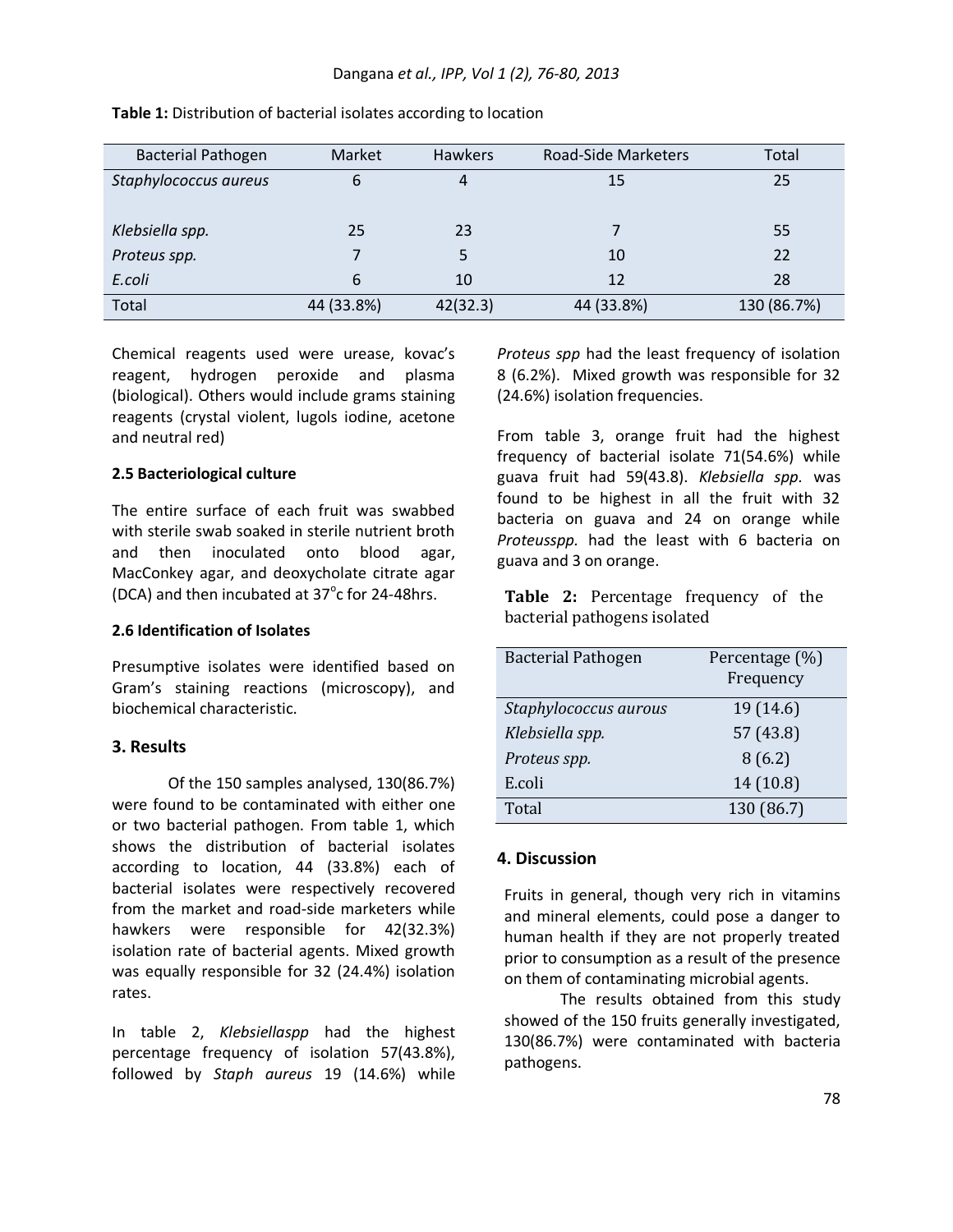**Table 3:** Distribution of bacterial pathogens according to fruit types

| <b>Bacterial</b> | Guava | Orange | Total |
|------------------|-------|--------|-------|
| Pathogen         |       |        |       |
| Staphylococcus   | 5     | 20     | 25    |
| aurous           |       |        |       |
| Klebsiella spp.  | 32    | 24     | 56    |
| Proteus spp.     | g     | 12     | 21    |
| E. coli          | 13    | 15     | 28    |
| Total            | 59    | 71     |       |

This contamination might have probably been introduced at the point of distribution either from the market or from the customers and sellers handling them. *E. coli* and other coliform bacteria are generally indicators of faecal contamination of the water. Such contaminated water is often used by sellers and buyers in washing and processing the fruits [13].

These fruits could become contaminated with food borne pathogens by factors such as using materials in unhygienic condition [15], left open in unsuitable places for buyers and irregular hand washing by the sellers. Cross contamination has been identified as an important factor in food borne illnesses [16].

Humans are the primary reserviour of *Staphylococcus aureus* in their nasal passages, hand and skins. As the fruits are handled with bare hands by the sellers and buyers alike, this organism is introduced onto the fruits and during peeling and slicing [17].

*Staph* specie, *E. coli* and other bacteria isolated could be associated with the general poor sanitary environmental condition under which the fruits are handled [18]. The microbial quality of fruits in their raw forms, contaminated water or inadequate hand washing by fruits handlers and the absence of individuals' sanitary practices are similar to the report of [19]. Also in a related survey of retail establishment reported by [20], only 52% of the fruit handlers knew how to wash their hands.

#### **Conclusion**

In conclusion, inadequate level of hygiene among sellers and buyers may be due to lack of knowledge rather than negligence with proper precaution. Among the fruits sampled, the most contaminated was orange which may be due to its high demand by all. This calls for improve surveillance system on fruits and public health education and enlightment of sellers and consumers.

As the result of occurance of potential food borne pathogens, contamination of fruits studied before their purchase for consumption and the possible outbreaks of food poisoning, sellers and consumers are advice to wash fruits properly before peeling, slicing or cutting and also to handle and cut fruits with clean sanitized utensils, surfaces and to store all fruits at (where facilities are available) at  $4^{\circ}$ C until sold or consumed.

Also since the practice of consuming fruits can't be stopped based on unhygienic grounds, and neither can the street sellers be prohibited from selling fruits, which provides them with a source of livelihood, the Government Health Agencies must put in place measures to educate the sellers on food safety and hygienic practice and enforce adequate guidelines on sellers at the market places and street.

#### **Reference**

- [1] Annon (1975). Salmonella typhymoriumout break traced to a commercial applicider. Mobidity and Mortality Weekly Report.Journal of Infectious Diseases, 13 (3): 21-24.
- [2] Chomvarin C, Kotimanusvanij D, Rhompruk. (1993). Study on the correlation between the enterotoxin producing Staphylococcus aureusisolated from prepared food and cooks. SrinagarindHosp Med J. 6: 231-42.